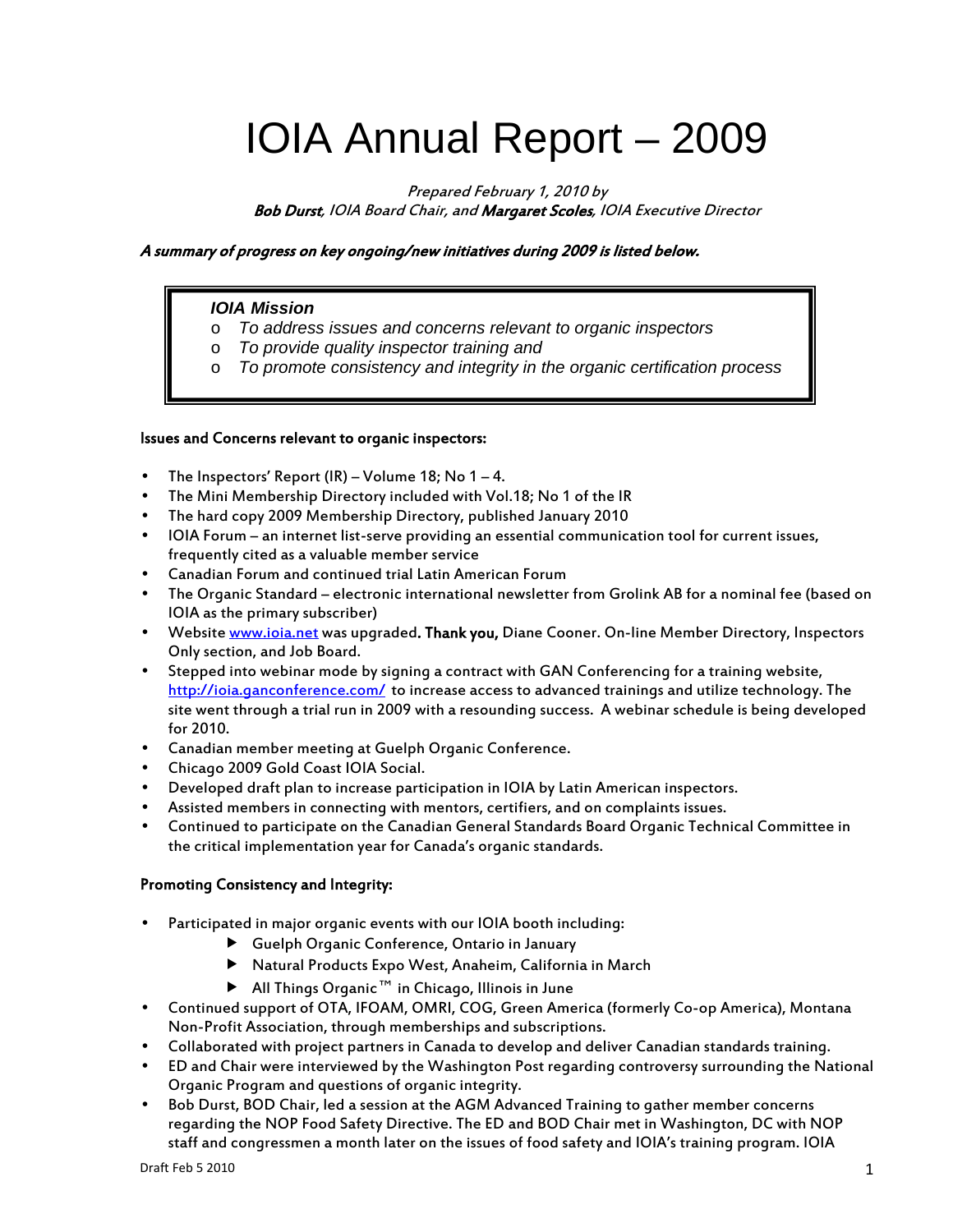carried the membership's concerns to Washington. They also wrote letters to First Lady Michelle Obama

regarding the White House garden and to the NOP on food safety. Following the visit to Washington, ED and BOD Chair wrote an article on "Food Safety and the Organic Inspector", which was widely circulated. As a result of the visit, IOIA received a formal seat at the NOP trainings for accredited certifying agents. We took that IOIA seat for the first time officially in June in Chicago.



## **Training**

IOIA ED, Chair, and Montana Senators Baucus and Tester

IOIA training continues to increase in value and global recognition. IOIA again expanded both global reach and the diversity of types of training and languages. Training revenue was increased in 2009 in spite of a global economic slump. For the first time in a decade, IOIA held fewer training events and trained fewer people. The primary factor was the decrease in the number of cosponsor-managed trainings in countries where cosponsors pay the lowest rate. Even IOIA's subsidized fee rate can be a barrier in many regions. Many institutional cosponsors such as state organic programs and universities on fixed budgets also cancelled trainings. The temporary slowdown in scheduling largely rebounded after the first half of the year. However, if IOIA will continue to meet the global demand for quality inspection training, additional funding sources must be sought.

Languages included English, Spanish, French, Japanese, and Korean.

In the most ambitious training project in IOIA history, we provided consistent and widely accessible Canadian Organic Standards training in collaboration with OTA in Canada, Canadian Organic Growers (COG), and the Canadian Food Inspection Agency (CFIA). From the time notification of funding arrived during the first week in January to completion on March 31, IOIA developed the curriculum, trained trainers, and led eight 2 day workshops for inspectors and certifiers. Project partners led another 39 trainings for processors and farmers. Agriculture and Agri-Food Canada's Advancing Canadian Agriculture and Agri-Food Program contributed funds. Nearly 700 people total were trained in less than three months in an effort to ensure comprehensive and consistent training across the organic sector in advance of the July 1 implementation date for the new standards. IOIA training staff in Canada deserve special acknowledgement: Elizabeth Dacombe, Margaret Dickson, Janine Gibson, Garry Lean, Kelly Monaghan, Lisa Pierce, and Monique Scholz. Several other IOIA members developed materials. Also, IOIA's supporting certification agency members stepped up to support the project. Without these people and organizations, this project could not have happened. A positive and direct relationship was established with the CFIA office as a benefit of the project. Another benefit that IOIA received was the copyright on the certifier/inspector training materials.

IOIA received recognition from the Korean government as one of three approved training bodies to provide processing inspection training in Korea. Thank you to IOIA Trainer Isidor Yu for facilitating this process.

Sacha Draine, IOIA International Training Services, visited FiBL in Switzerland on behalf of IOIA. IOIA and FiBL are exploring ways that we can collaborate effectively.

Advanced Training included collaborations between IOIA and other institutions to provide joint training:

- With FiBL of Switzerland to provide EU training for the new European regulations, implemented Jan 1, 2009.
- With IBD Certifications of Brazil to provide the first EcoSocial Inspection Training in the U.S.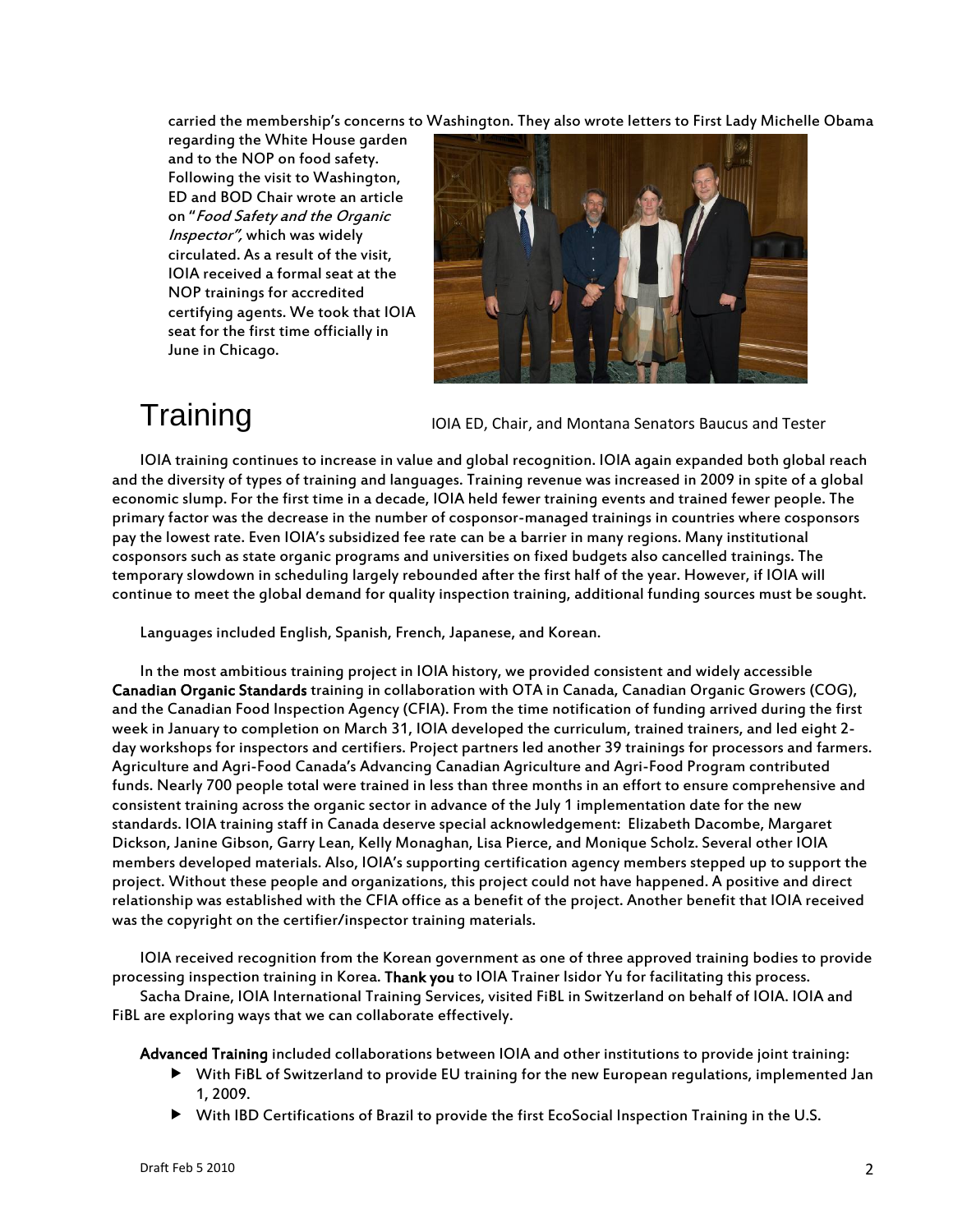- With OTA in Canada and OTA to provide the first IOIA training ever at All Things Organic™. IOIA delivered two days of comprehensive training on the new Canadian standards, the same week that the historic Canadian-US equivalency agreement was signed in Chicago.
- With Demeter Association to provide a second IOIA/Demeter biodynamic inspector training.

IOIA continues to invest in curriculum development. Basic Livestock and Processing Courses were updated, following the model of the Basic Crop course. A project to adapt all three basic courses to the Canadian standards was initiated, with completion early in 2010. Livestock was completed in 2009.

The first IOIA webinar in September on the NOP Crop standards went through a trial run using the new GANC website with a resounding success. IOIA staff, BOD, and Trainers have begun training to utilize the features of the site. The site has the capacity to train up to 25 participants at a time. IOIA can choose to add the feature of video-conferencing or increase number of participants as needed at a later date.

IOIA sponsors an average of two or three trainings each month, usually following one of two models. IOIAmanaged trainings are limited in number (about 4 or 5 annually) and are managed out of the head office with limited support from regional cosponsors. Most of these occur in the U.S. Cosponsor-Managed trainings depend much more heavily on cosponsors, which handle most of the administrative and logistical workload. IOIA-managed trainings continue to be the primary revenue source for IOIA. Revenue from cosponsor-managed trainings is much lower, but they are an important component in IOIA's efforts to achieve our overall mission.

IOIA and Washington State University collaborated to provide training in Washington for a group of 11 Norman Borlaug fellowship recipients from Africa. This was the second step to provide training in Africa. The first step in Oregon in 2008 was the inclusion of several fellows in the basic crop training. Plans are underway for a certification/inspection workshop in Ghana in 2010 with more training developments to follow. Training to date has been funded by the USDA.

Participants in basic courses continue to come from all areas of the organic industry. IOIA provided in-house training to two certification agencies in 2009. IOIA continues to offer agricultural monitor training to pipeline companies on how to maintain organic integrity when crossing organic farms in the Midwest US (three in 2009). About 25 percent of the participants are 'non-inspectors'.

IOIA continues to collaborate with Assiniboine Community College in Manitoba to offer basic inspection courses. In 2009, ACC tried IOIA's usual 4.5 day format with their courses, a departure after many years of providing distance learning. IOIA and ACC have scheduled Crop, Livestock, and Processing courses in 2010, all to the Canadian standards.

Trainings over the past year included:

#### IOIA-Managed Trainings

- Montreal, Quebec Advanced
- Pennsylvania Basic Crop and Processing
- Chicago Canadian Organic Standards
- Wisconsin –Basic Crop and Livestock
- Massachusetts Advanced (EcoSocial)
- California Basic Crop and Processing; Advanced (Biodynamic)

### Co-sponsor Managed Trainings

- Crop Prince Edward Island, Manitoba, Washington
- 

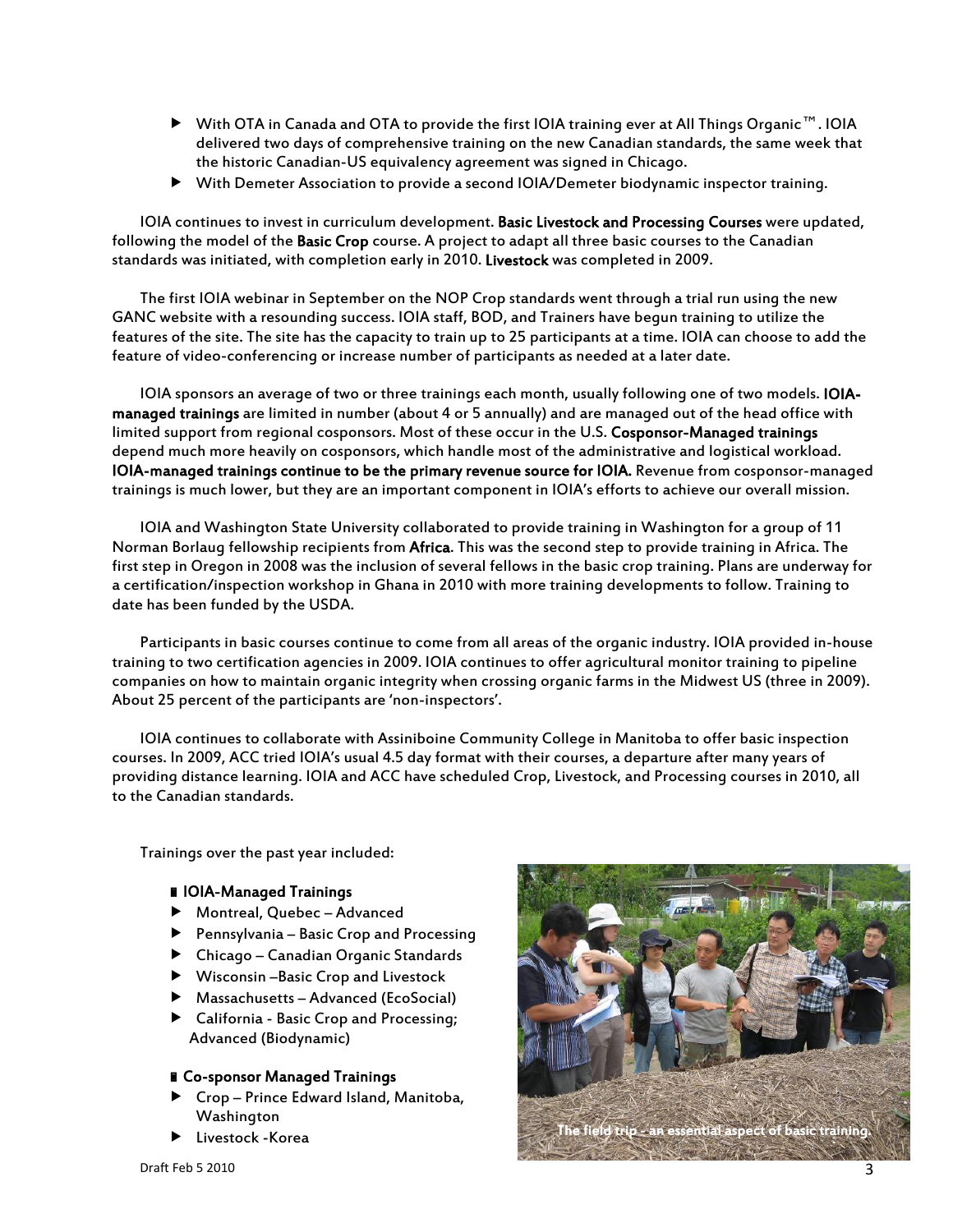- ▶ Processing–Japan, Korea
- Advanced California

| <b>IOIA Trainings in 2009</b>          |   |                               |
|----------------------------------------|---|-------------------------------|
| <b>Type of Course</b> Number of Events |   | <b>Number of participants</b> |
| <b>Basic Crop</b>                      | 6 | 93                            |
| Livestock                              | 2 | 38                            |
| <b>Basic Processing</b>                | 4 | 68                            |
| Advanced                               | 4 | 67                            |
| Canadian Organic Standards             | 9 | 142                           |
| Other                                  | 5 | 91                            |

### FINANCES

Details of the 2009 financial reports will be presented by the Treasurer at the AGM. Key aspects:

- The Board is pleased to announce that IOIA ended the year with the most positive financial position in its history. This is largely due to increased value of the IOIA training program. In spite of a global economic slump and a lower number of training events, IOIA training revenue increased. At the same time, many nonprofits struggled with cash flow. Cash reserve was increased for the third consecutive year. (See Balance Sheet for details.)
- The 2009 budget was proactive with significant line item amounts for items such as the Training Institute and Curriculum. For the first time, IOIA established a budget for BOD retreat so that the budget would be available if a retreat was deemed necessary. The BOD's decision not to meet for an inperson retreat in 2009 contributed to the positive bottom line.
- The BOD continues to implement measures of increased financial oversight. New IRS reporting requirements mandate greater BOD oversight. IOIA continues to implement new policies as required, such as the Whistleblower Policy adopted in 2009.
- No due increases this year.
- A balanced budget was presented at the AGM in Montreal.

### COMMITTEES

BOD Liaisons were appointed for all committees. A BOD liaison is a Board member who communicates between the Committee and the BOD, supports the committee's work, and carries concerns and initiatives both ways. Term Limits for Committee Chairs of no more than 6 consecutive years, originally scheduled to be complete by the 2009 AGM, is still in the implementation phase.

The Board extends a sincere thanks to all of the IOIA members who have volunteered to be part of IOIA committee activity and for their accomplishments over the last year. A brief summary of highlights from some of the committees is listed below (full reports for all committees available at the AGM).

**Nembership –**Kelly Monaghan, Chair.

 The committee reviewed two requests for exceptions to the IOIA Inspector Membership criteria. The Membership Committee also serves as the Nominations Committee, a formidable task.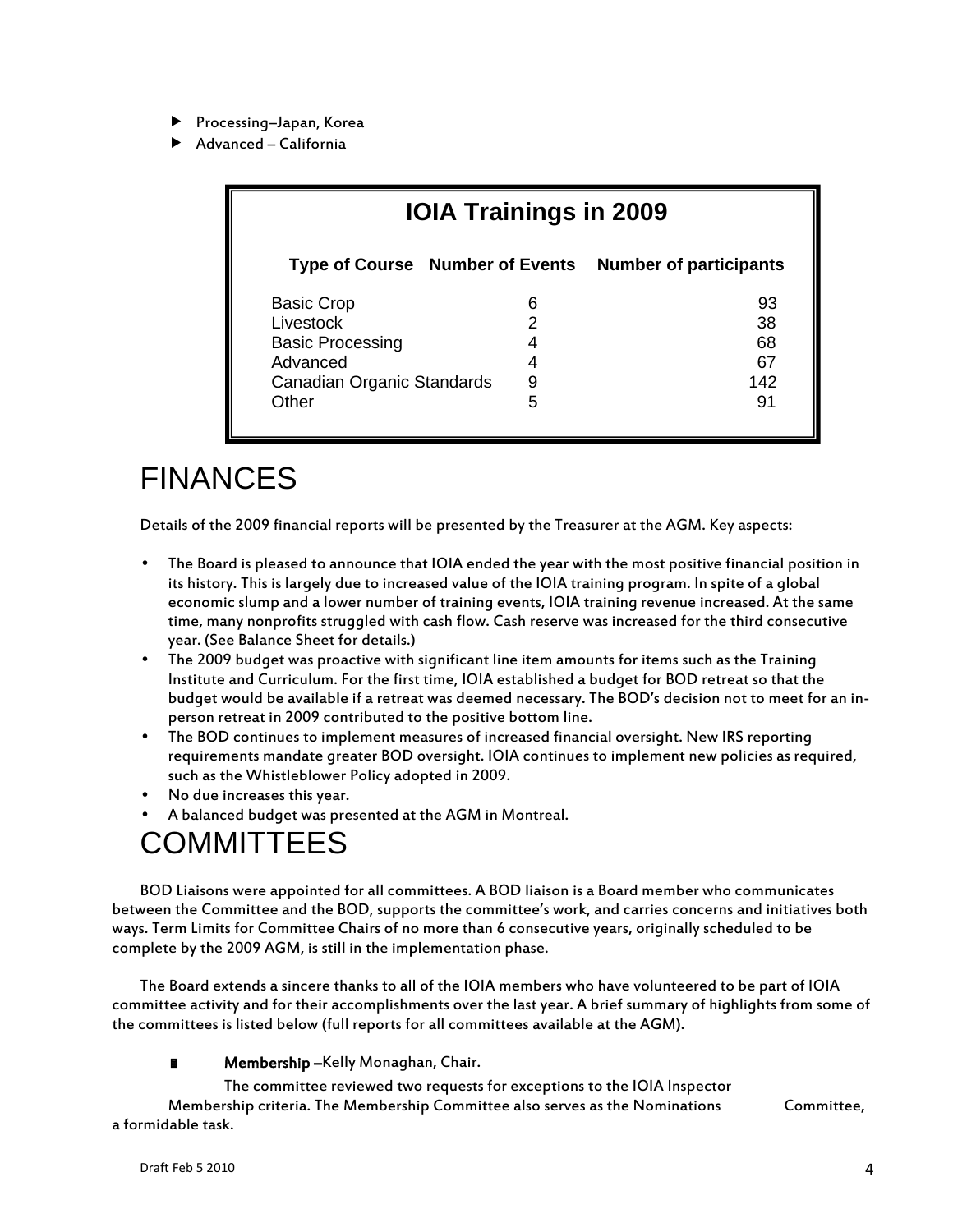Nominations Committee – a full slate of candidates has been prepared for this year's election.

- Scholarship –Margaret Weigelt, Chair
	- Awarded the Andrew Rutherford Scholarship and the Organic Community Initiative Scholarship (OCIS) in 2009.
	- $\Box$  IOIA's 2009 OCIS recipient received a special travel award of \$1000, funded by OCIS Scholarship Travel donations from IOIA members.
- Bylaws Arthur Harvey, Chair No bylaws amendments or additions were proposed in 2009.

 Accreditation and Accreditation Review Panel (ARP) –In 2009, the Accreditation Committee and Accreditation Review Panel were combined. Leanne McCormick resigned as Chair of both at the end of 2009 after serving for two years. The position of Chair is currently open. Thank you, Leanne.

- Three (3) Renewals in 2009
- **E** Canadian Committee Thank you to outgoing Chair, Janine Gibson, who filled that position since 1995. In 2009, she stepped down and Bill Barkley took over as Chair. IOIA became a sponsor of the Guelph Organic Conference in 2008 and continues to sponsor that conference. IOIA's ED, Monique Scholz, and Garry Lean led a workshop at the Conference on organic inspection. Several Canadian members helped staff the booth.
- **E** Communications and Marketing Bob Howe, Chair, has recommended that the committee be disbanded.
- Ethics No complaints filed.
- Ad hoc Logo Design Committee Priscilla Reimer (Chair), Fred Ehlert, and Diane Cooner took on the task of coordinating the effort to develop a new logo. Thank you!

### STAFF

Margaret Scoles continues as Executive Director.

The BOD established a precedent in committing to providing a health benefit to employees, to begin in 2010. A Health Reimbursement Arrangement (HRA) plan will allow maximum control of the budgeted amount while providing a modest but significant employee benefit for all employees.

Another precedent, 2009 was the first year for many years with no staff turn-over. IOIA benefits from a stable staff, many of whom work part-time. Part-time staff creates maximum flexibility in scheduling and allows IOIA to expand without adding staff.

### IOIA is blessed with a support staff of dedicated and talented part-time individuals:

- Rita Wenzel, IOIA's Office Manager, manages the financial books and the office. She provides membership support including Membership Directory updates.
- Diane Cooner continues as Newsletter Editor, Website Manager, and moderator of the IOIA Forums. During 2009, she completed a significant upgrade to the IOIA website and assisted the Logo Committee in coordinating a new logo design for IOIA.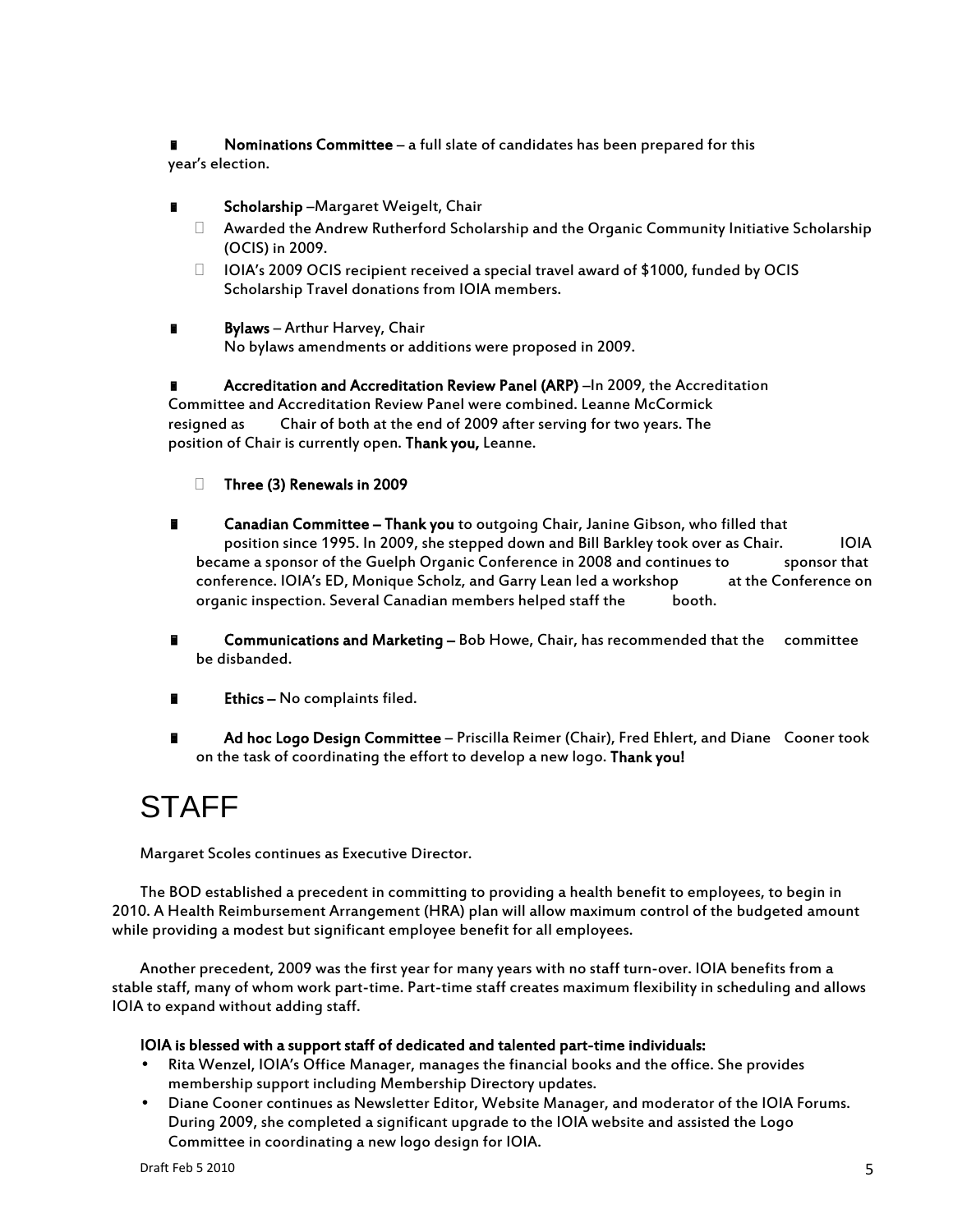- Sacha Draine, International Training Services, handles the administrative duties for cosponsor-managed trainings outside the U.S.
- Teri Lindberg, US Training Services, coordinates trainings in the U.S.
- Lynell Denson, Administrative Assistant, handles accreditation, scholarship, and much more.
- Gordon Mulkey handles the maintenance tasks associated with building ownership and helps out with office tasks.



Margaret Rita Lynell Sacha Teri Gordon Diane

### IOIA BOARD

### 2009 Activity summary

 Newly elected members included Eric Feutz and Julio Perez (1st Alternate). Eric immediately stepped into the difficult position of Secretary and has served with great efficiency.

Outgoing members included Monique Scholz (Secretary) -2 years. Thank you, for your dedication, time and energy, especially in the efforts to host the 2009 AGM.

The BOD met in-person in Montreal and 11 times via conference calls. BOD minutes highlights are published in each newsletter. Full minutes are available in the Inspectors Only section of the website.

In 2009, the BOD Policy Manual was updated on an ongoing basis. A policy on IOIA Representation on non-IOIA Committee was adopted.

2010 will be a busy year for the Board of Directors. Key areas:

Make Training Institute a reality.